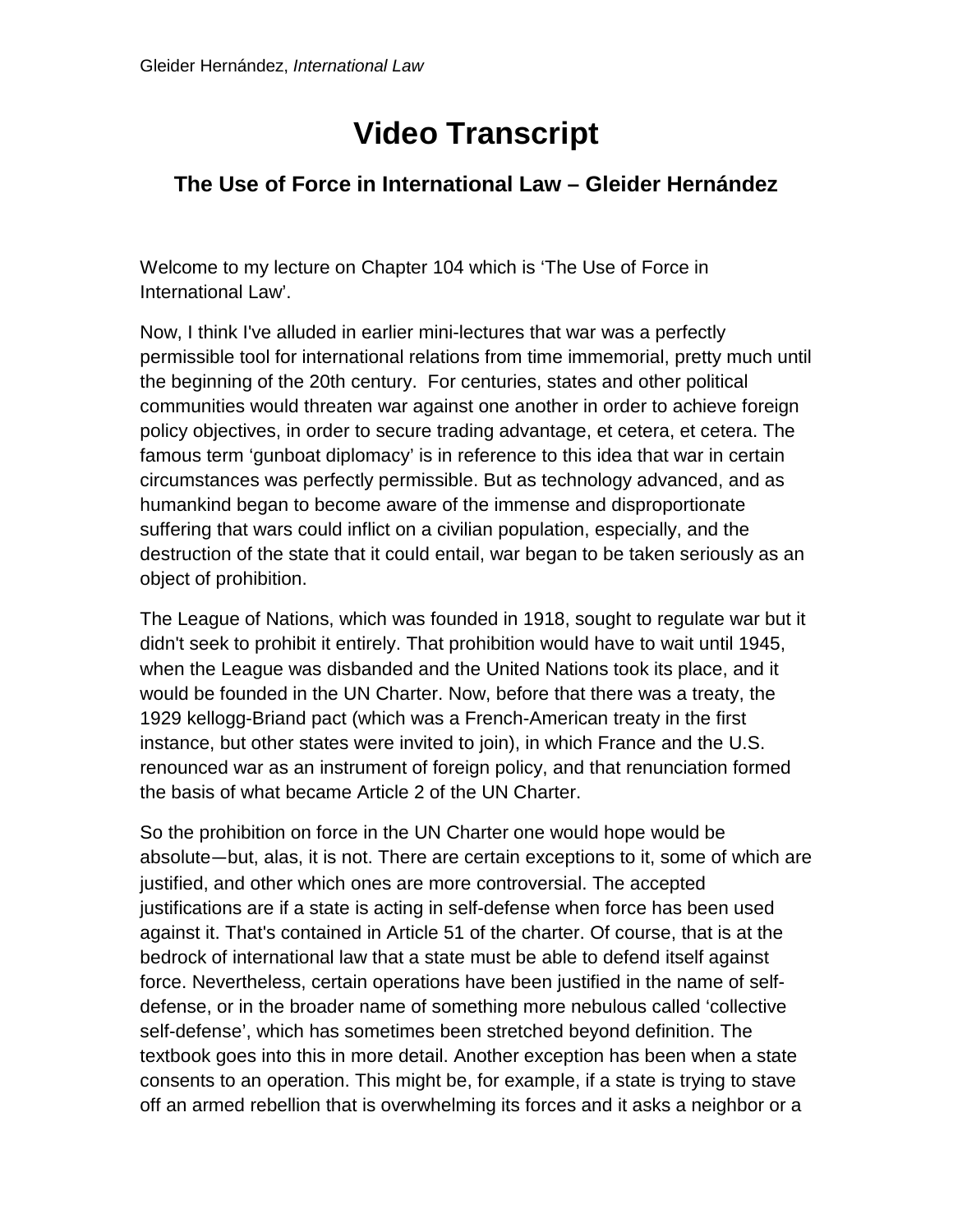powerful ally to intervene in order to protect it. So consent is a mechanism for that to be circumvented.

Now you might have heard of the principles of humanitarian intervention and the so-called 'responsibility to protect', through which a state can intervene in order to forestall a humanitarian catastrophe, or, with responsibility to protect, that all states have a responsibility to protect civilians from suffering. Those doctrines have a measure of practice supporting them. However, they involve the unilateral decision by a state, or a group of states, to intervene, purportedly for human humanitarian concerns, and often give them discretion to do so. And the selectiveness with which states have invoked this doctrine, and the fact that it hasn't been invoked very much, have led generally to the idea that states can't do so unilaterally. And that is why the responsibility to protect has been subordinated to a decision by the UN Security Council, essentially in the exercise of collective security. And the textbook goes into this in much more detail because it is a controversial area, but my view as the author of this book is to tread very carefully because humanitarian intervention is not the humanitarian panacea that it seems. In many respects, it's the discretion of the state to invade or use force against another state unilaterally.

We now move on to collective security, which is the mechanism through which states together ensure security, or the maintenance of international peace and security, across all states. The primary mechanism for that is the United Nations Security Council, which is the organ within the United Nations system vested with the primary responsibility of maintaining international peace and security. In the textbook we go through the various modalities through which the Council could determine that there's a threat to the peace, a breach of the peace, or an act of aggression and can authorise various measures and even impose obligations on all its member states in order to restore international peace and security in certain circumstances. And although there has been deadlock in the past, the Security Council has a long and extensive practice history that shows how the exercise of collective security is ensured.

Now in addition to that, there are various regional organisations that also have the maintenance of international peace and security at their forefront. An example would be the North Atlantic Treaty Organization, NATO. Or another example would be the Economic Community of West African States, ECOWAS. Both of which have commitments to maintaining regional peace and security, and obligations within the constituent instrument that all member states will act collectively to defend another one of the states from being attacked, or force being used against it. So we've got this overlap between an international system